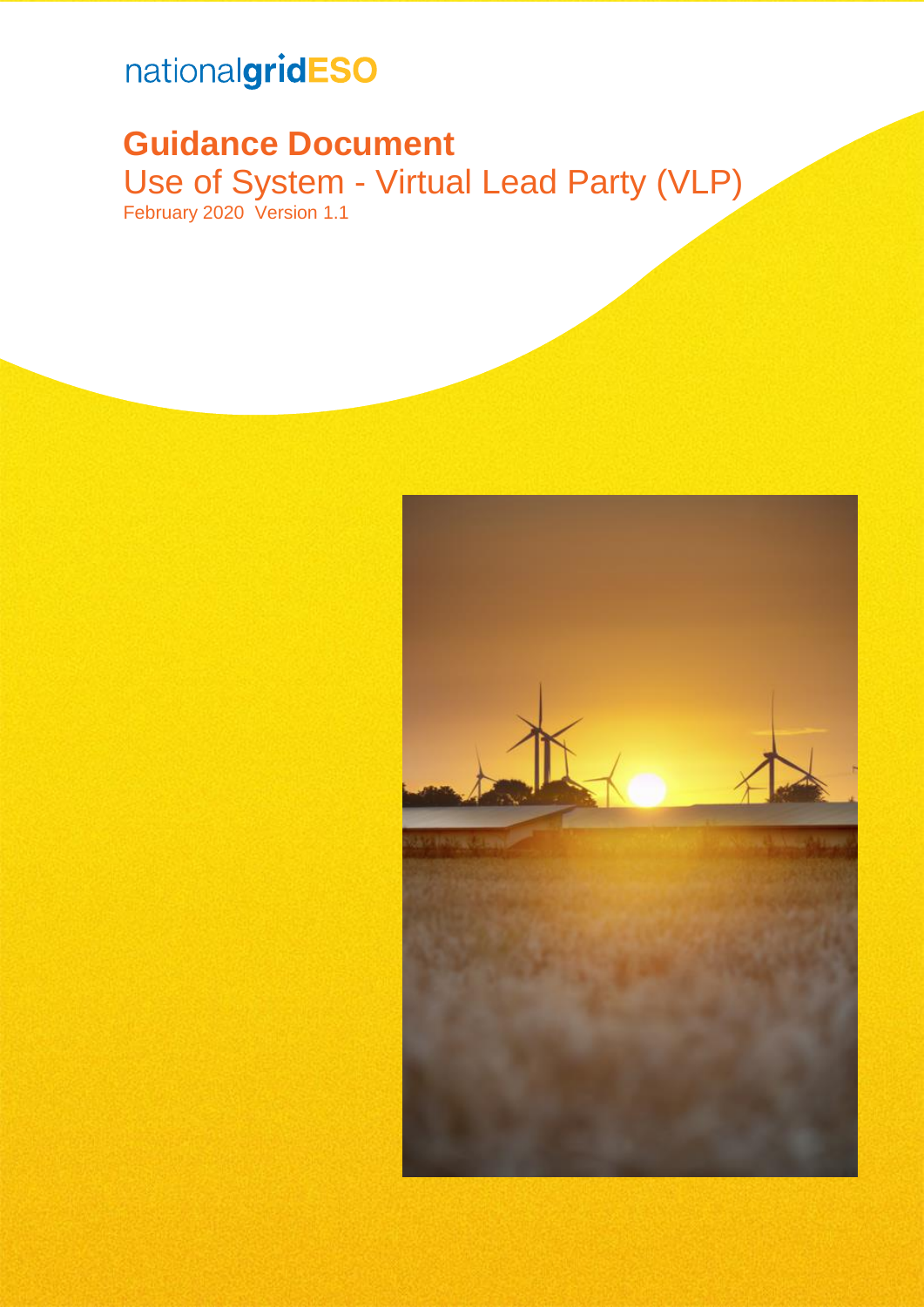# **Contents**

| 2. | Why do I need to sign agreements with National Grid Electricity |  |
|----|-----------------------------------------------------------------|--|
| 3. |                                                                 |  |
| 4. |                                                                 |  |
| 5. | Am I liable for Balancing Services Use of System (BSUoS) or     |  |
| 6. |                                                                 |  |
| 7. |                                                                 |  |
| 8. |                                                                 |  |
| 9. |                                                                 |  |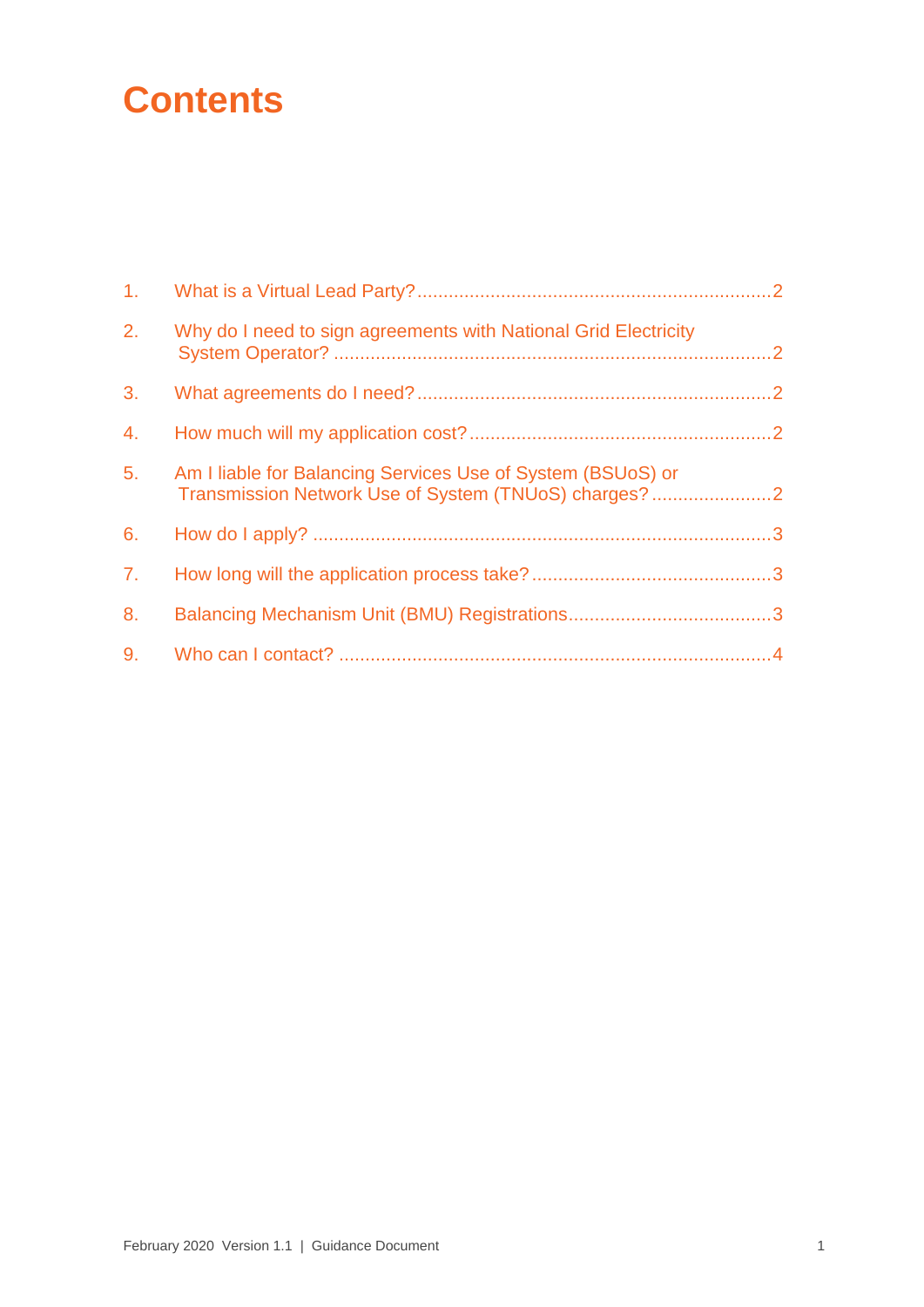#### <span id="page-2-0"></span>**1. What is a Virtual Lead Party?**

A Virtual Lead Party (VLP) or Balancing Services Provider (BSP) is an independent aggregator that controls (potentially on behalf of a third party) power generation and/or electricity demand from a range of assets for the purposes of selling Balancing Services to National Grid Electricity System Operator (ESO). The VLP does not simultaneously supply energy as this is the role of a Supplier.

#### <span id="page-2-1"></span>**2. Why do I need to sign agreements with National Grid Electricity System Operator?**

In order to provide Balancing Services to National Grid ESO and participate in the Balancing Mechanism, agreements need to be signed to allow you to provide National Grid ESO these services, and for National Grid ESO to pay you for the provision of these services.

#### <span id="page-2-2"></span>**3. What agreements do I need?**

As a VLP, you will need to sign a [Virtual Lead Party Agreement \(VLPA\).](https://www.nationalgrideso.com/document/157981/download) If you are not already a CUSC Party, you will also need to sign a [CUSC Accession Agreement.](https://www.nationalgrideso.com/document/91421/download) The CUSC sets out the principal rights and obligations in relation to connection and use of the NETS. The full CUSC and further information relating to the CUSC can be found at:

<https://www.nationalgrid.com/uk/electricity/codes/connection-and-use-system-code-cusc>

#### <span id="page-2-3"></span>**4. How much will my application cost?**

The Use of System Application has a £5000 + VAT fixed fee. These fees are set out in the Statement of Use of System Charges and are reviewed periodically. The current Statement can be found at:

<https://www.nationalgrideso.com/charging/charging-statements>

After National Grid ESO receives your Use of System Application, we will send you an invoice. Details describing how to pay will be included at the bottom of the invoice.

## <span id="page-2-4"></span>**5. Am I liable for Balancing Services Use of System (BSUoS) or Transmission Network Use of System (TNUoS) charges?**

No – VLPs are not liable for these charges.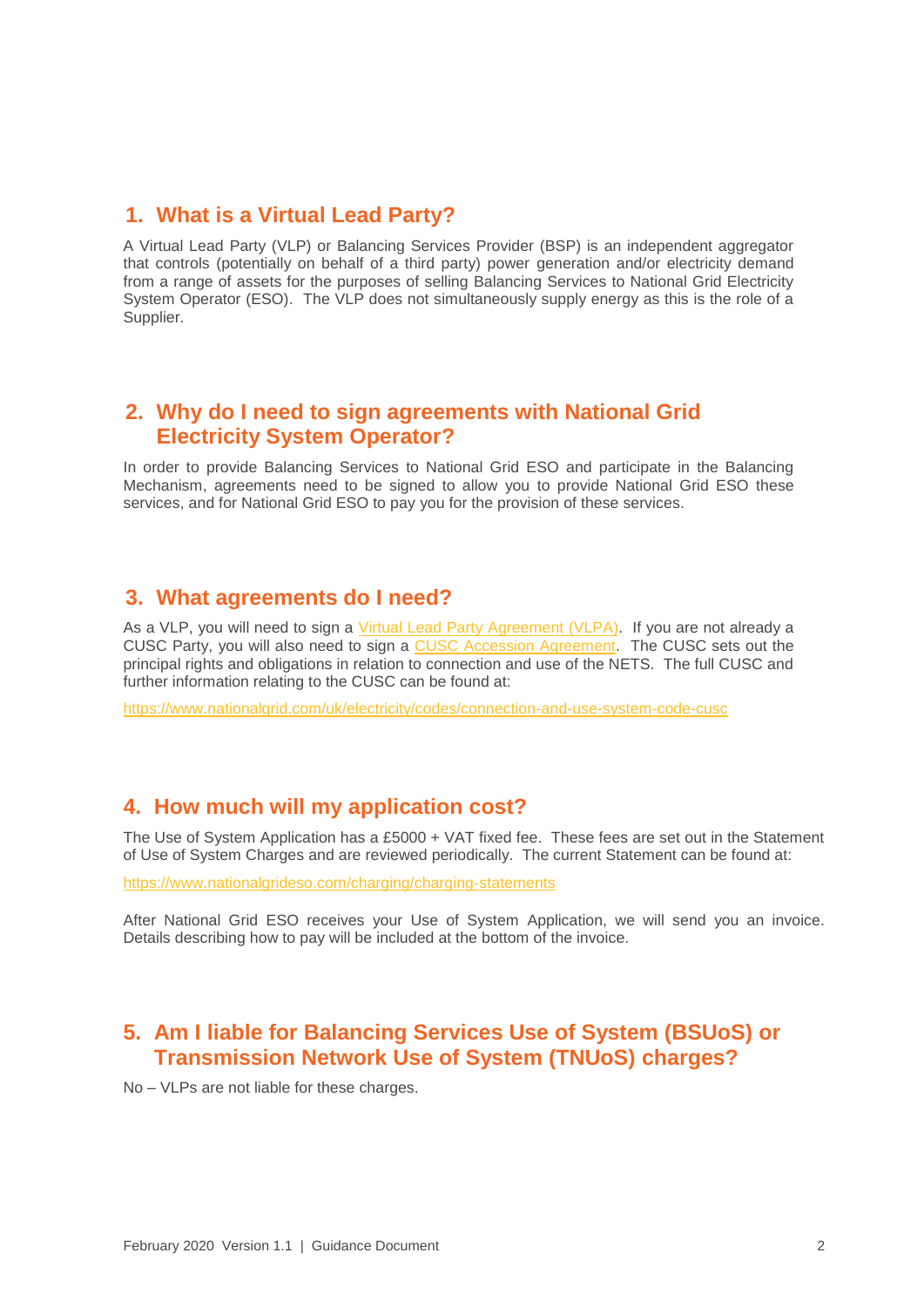## <span id="page-3-0"></span>**6. How do I apply?**

You need to complete and sign the [Use of System Application \(CUSC Exhibit F\)](https://www.nationalgrideso.com/document/91446/download) which can be found on our website.

*Please note Clause 9 of the CUSC Accession Agreement states that if your organisation is not a company incorporated under the Companies Act 1985, you will need to provide National Grid ESO with an address in Great Britain which can receive CUSC notifications on your behalf.*

Please return the completed form via post to:

Electricity Customer Connections (Floor L2)

National Grid Electricity System Operator

Faraday House

Warwick Technology Park

Gallows Hill

**Warwick** 

CV34 6DA

or via email to: [Transmissionconnections@nationalgrideso.com](mailto:Transmissionconnections@nationalgrideso.com)

### <span id="page-3-1"></span>**7. How long will the application process take?**

When we receive the completed Use of System Application and the application fee, we will arrange to have your Offer documents produced within 28 calendar days. You will have 3 months to accept and return the Offer, which we will then countersign for and on behalf of National Grid ESO. The Offer will consist of 2 copies of the VLPA (including an Appendix F5) and 2 of a CUSC Accession Agreement, if you are not already a CUSC Party.

One copy of each of the countersigned agreements will be returned to you for your records.

### <span id="page-3-2"></span>**8. Balancing Mechanism Unit (BMU) Registrations**

Once you have signed a VLPA, please contact the BMU registration team to register or modify a Secondary BMU Unit at: [BMU.Registration@nationalgrideso](mailto:BMU.Registration@nationalgrideso)

You will also need to register your BMU with Elexon. More information on BMUs and how to register a BMU with Elexon is available on their website:

<https://www.elexon.co.uk/operations-settlement/balancing-mechanism-units/>

In addition, you will need to Prequalify before you can provide Balancing Services to National Grid ESO. Signing your VLPA is required as part of Prequalification but other information is also required – details are available here:

<https://www.nationalgrideso.com/balancing-services/reserve-services/replacement-reserve-rr>

Further useful information is also available here:

<https://www.nationalgrideso.com/balancing-services/wider-access>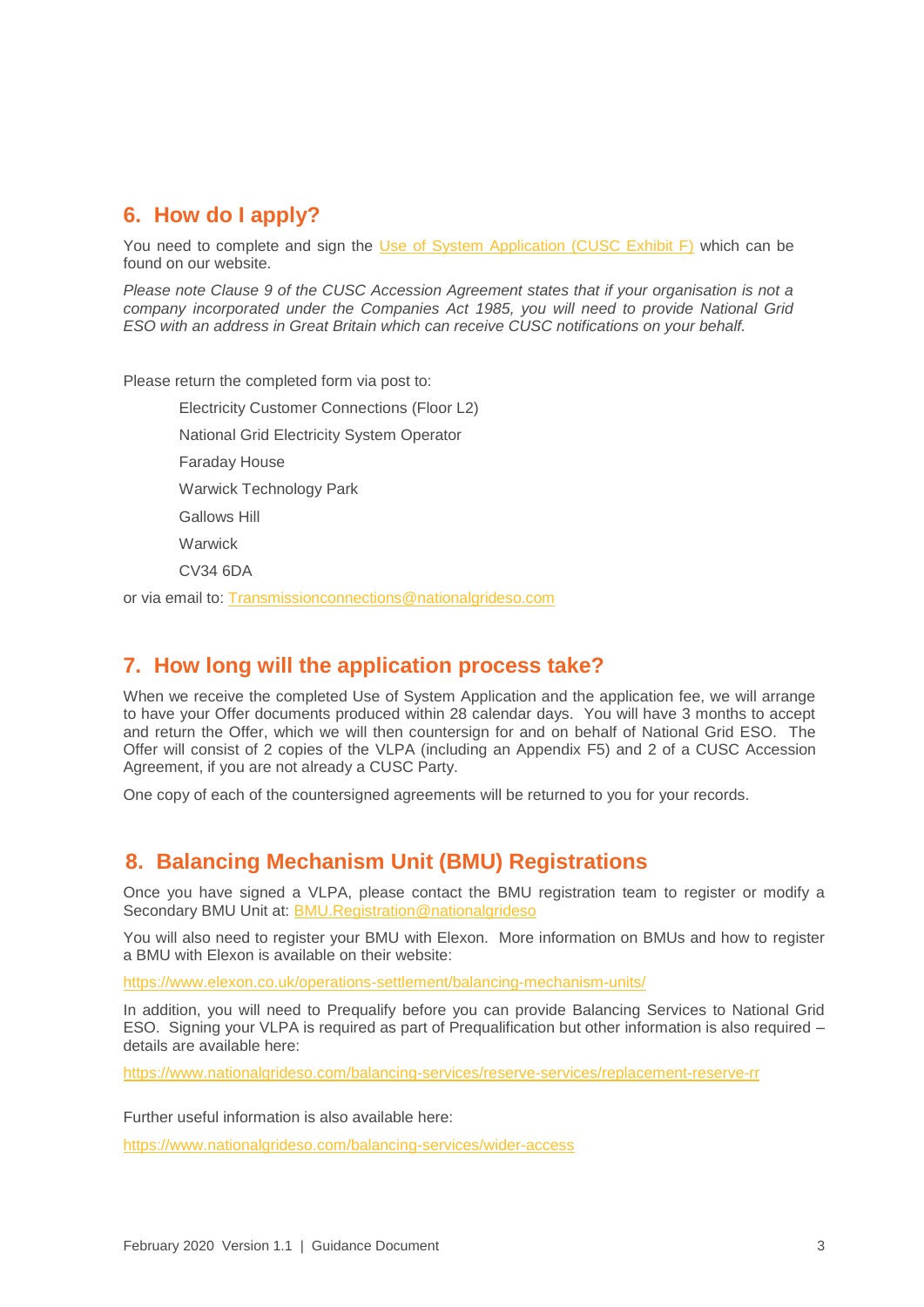## <span id="page-4-0"></span>**9. Who can I contact?**

If you have any questions or need any advice, please contact the Electricity Customer Connections team:

Email: [Transmissionconnections@nationalgrideso.com](mailto:Transmissionconnections@nationalgrideso.com)